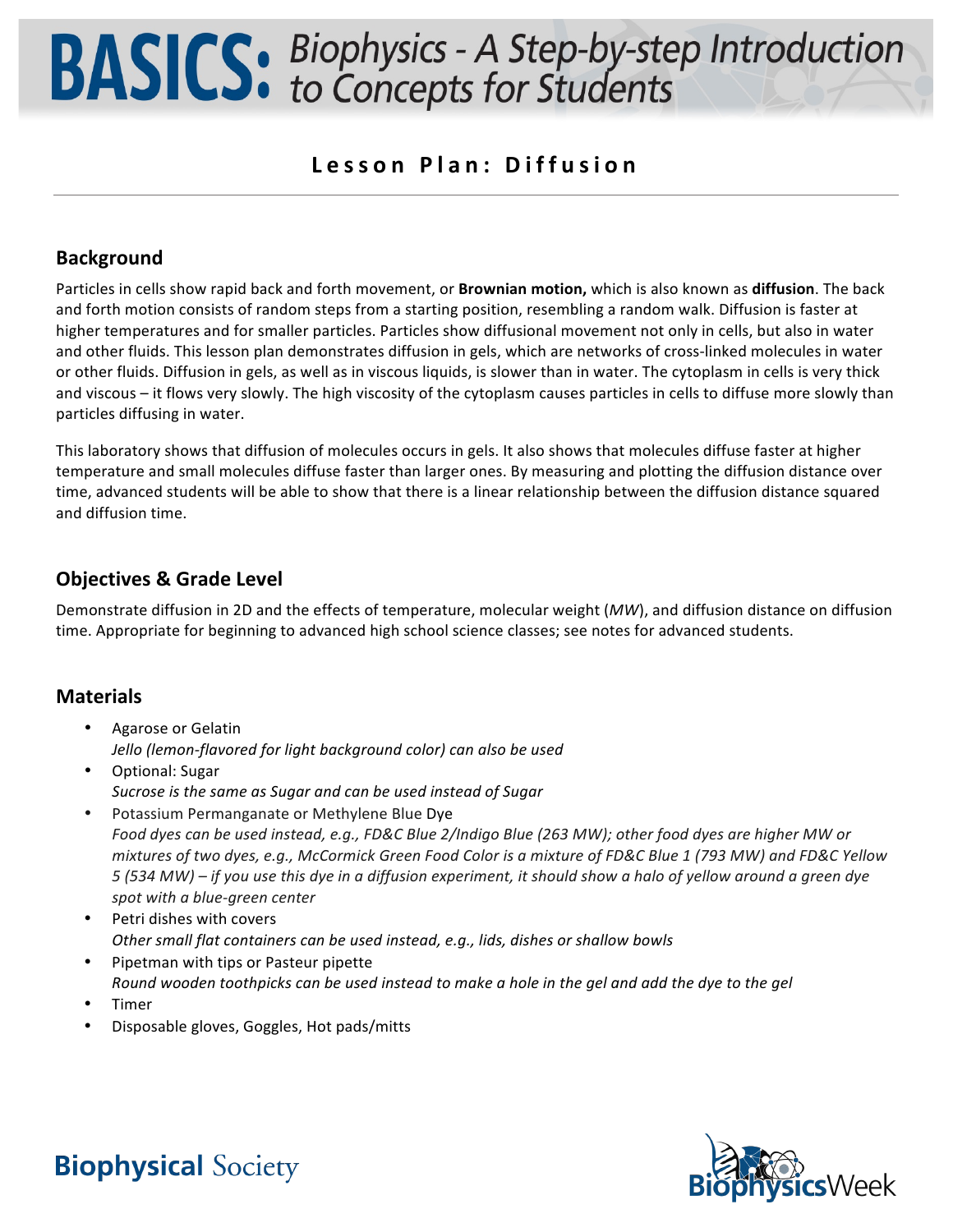Lesson Plan: Diffusion **Page | 2** 

### **Preparation of Materials**

1. Make solutions of the dyes in water: Potassium Permanganate (0.16  $q$  in 10  $ml = 100$   $m$ M) Methylene Blue (0.32 *g* in 10 *ml* = 100 *mM*)

*Caution: use disposable gloves and wear goggles when weighing out dye powders. The concentration should be* $\sim$ **100** *mM;* the exact concentration is not critical. Solutions can be made, tightly capped, and kept at room temperature for several months or longer. Food dyes can be used from the bottle.

2. Add enough agarose or gelatin to a flask or beaker to make a final solution of 1% agarose or 3% gelatin in water  $(1 q \text{ in } 1 q \text{ in } 1 q \text{ in } 1 q \text{ in } 1 q \text{ in } 1 q \text{ in } 1 q \text{ in } 1 q \text{ in } 1 q \text{ in } 1 q \text{ in } 1 q \text{ in } 1 q \text{ in } 1 q \text{ in }$  $100$  *ml* = 1%).

*You* will need ~30 ml of solution for a standard 100 x 15 mm petri dish or ~12 ml for a 60 x 15 mm petri dish. The volume can be increased so it is sufficient to pour 4-8 or more plates.

3. Carefully heat half of the water in a microwave oven or on a hot plate until hot and almost boiling; add to the agarose or gelatin in the flask or beaker and stir until dissolved.

**Caution: use hot pads/mitts, wear goggles, and avoid spills!** Heating the water will take 30-40 seconds on high in a *microwave oven or a few minutes on a hot plate; heat until almost boiling.* 

4. Add the rest of the water, which should be cold, and stir or swirl to mix. Let the solution cool a few minutes longer, then pour the plates to a depth of  $\sim$  0.8 *cm*. Put the covers on the plates and let them stand at room temperature (agarose plates) or in a refrigerator (gelatin plates) without moving until set. The agarose plates will be ready to use in ~10 minutes and the gelatin plates will be ready in ~20-30 minutes.

*Plates can be made, tightly wrapped, and stored in a plastic bag in the refrigerator overnight, or longer (up to 4-6* weeks). For Jello, follow the instructions on the package and use the volumes above for each petri dish. Note that one *cup* (US) is ~237 ml; one package of Jello will make ~16-17 standard-sized plates. For ~8 plates, dissolve half a package *(42.5 q)* of Jello in half a cup (118.5 ml) of hot, almost boiling water, stir to dissolve, then add half a cup of cold water, *swirl* to mix, and pour the plates. Place the plates in a refrigerator for 1-2 hours or longer to set. For firmer Jello plates, *reduce* the water by half, i.e., dissolve one package of Jello in one cup of hot, almost boiling water, mix thoroughly and *pour the plates. Let set* ~20-30 minutes in a refrigerator. We call these 2x Jello plates.

### **Procedure**

1. Diffusion of particles or molecules is due to heat, or thermal energy, which excites the particles or molecules, causing them to move. When they move, they collide with other particles or molecules  $-$  this results in random back and forth movement. We can observe diffusional movement using dyes – if we add a drop of dye to an agarose or gelatin plate at a given position, it will slowly spread out because the dye molecules are moving randomly from their starting position in the gel. You can see this movement if you do the following:

Take a petri dish of agarose (or gelatin or Jello) that has been sitting at room temperature for 5-10 minutes. Using a cutoff pipette tip or a glass Pasteur pipette, make a small hole in the agarose for each dye (**Figure 1**). You can also use a round wooden toothpick to make a hole, but the hole will be smaller. The position of the hole in the plate is not important, but it should be far enough from the edge of the plate so diffusion of the spot can be easily observed.

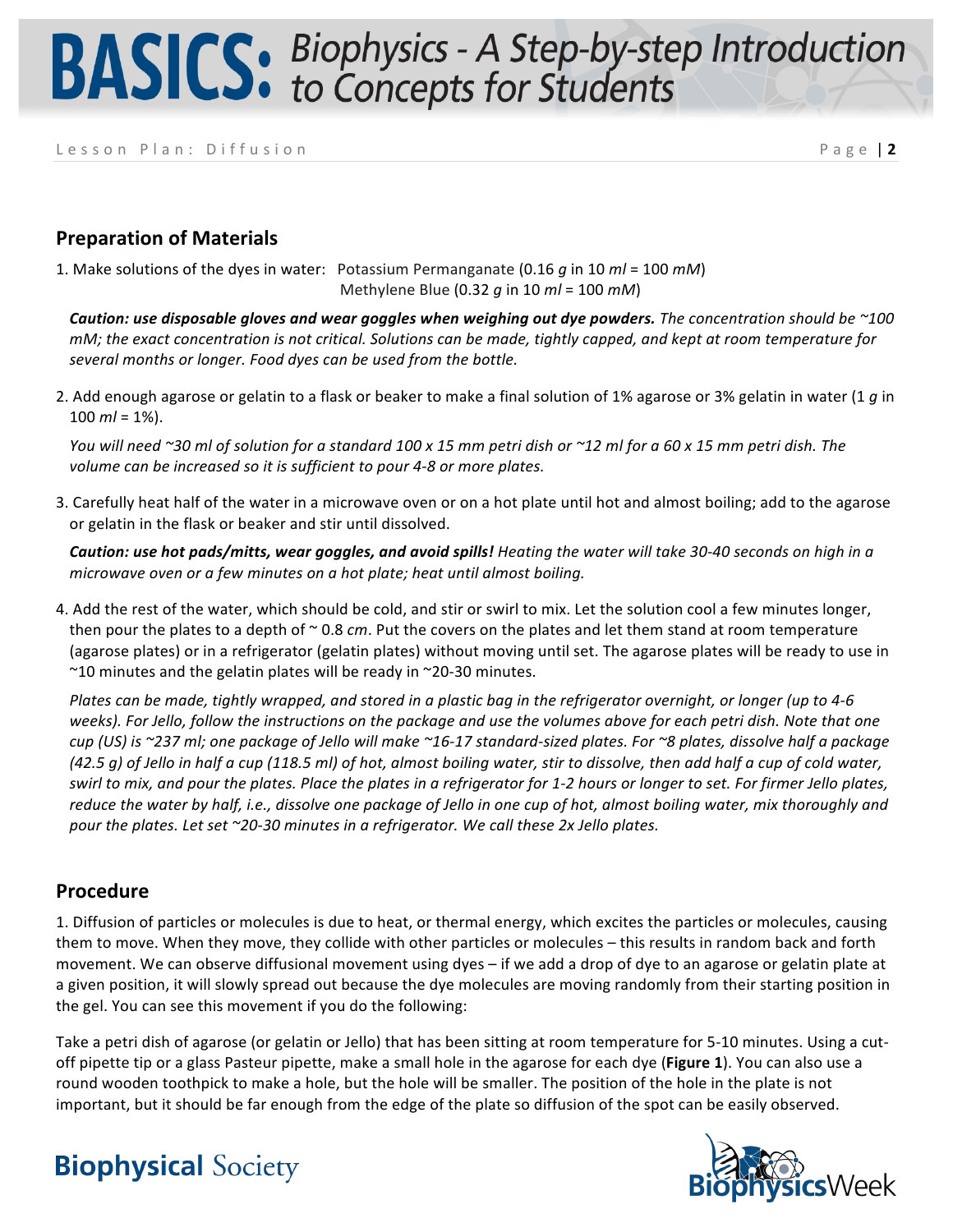Lesson Plan: Diffusion **Page 13** 

Carefully pipette a small drop (2-10 µ*l*) of dye solution into the hole using a Pipetman or Pasteur pipette. Try not to overfill the hole or you will be observing flow of the dye over the gel surface, rather than diffusion of the dye in the gel. You can also add the dye to the hole by soaking a round wooden toothpick in dye for a few minutes, then inserting the toothpick into a hole made with another toothpick. Make sure the dye has transferred into the gel before removing the toothpick.

Then cover the petri dish and measure the diameter of the dye spot at different times after adding the dye, e.g., 0, 5, 10, 30, 60, 150 minutes (Figures 2 and 3). The increase in size of the dye spot will be easy to see even after 5 or 10 minutes. After measuring the diameter of the dye spot, divide by two to find the radius – the radius of the dye spot at each time is the distance the dye molecules have diffused from their starting position. Measure just to the edge of the dark dye spot which contains most of the dye molecules.

Photos can be taken at each time point using a cell phone. By including a ruler in the photo, you can accurately determine the diffusion distance from the photos – this is done by measuring the diameter of the dye spot in each photo and dividing by the length of one *cm* of the ruler in the photo to obtain the actual diameter of the dye spot; then divide the actual diameter by two to find the radius of the dye spot at each time point.

Are the times required for Potassium Permanganate and Methylene Blue to diffuse a given distance, e.g., 0.5 cm, in agarose (or gelatin or Jello) the same or different for the two dyes? If the times are different, which dye diffuses faster? Is the molecular weight of the faster dye larger or smaller than the molecular weight of the slower dye?

2. Warm a petri dish of agarose (or gelatin or 2x Jello) by placing it in an incubator at 37°C or holding it between your hands for 3-4 minutes and repeat the dye diffusion experiment. Keep the petri dish warm between time points by placing it in an incubator or holding it in your hands, keeping it horizontal.

Are the diffusion times for the dyes the same or different in the warm agarose (or gelatin or 2x Jello) compared to room *temperature?* If the diffusion times are different, are they faster or slower than at room temperature? Note that 2x Jello plates are recommended for this experiment, because they are firmer than normal Jello plates.

3. Cool a petri dish of agarose (or gelatin or Jello) by placing it in a refrigerator or on ice and repeat the dye diffusion experiment. Keep the petri dish cold between time points and make sure that it is horizontal.

*Are the diffusion times for the dyes the same or different in the cold agarose (or gelatin or Jello) compared to room temperature?* If the diffusion times are different, are they faster or slower than at room temperature?

4. Optional experiment: make 1% agarose (or 3% gelatin) plates that contain 20% sugar by adding 100 *ml* of hot, almost boiling water to 1 *g* of agarose (or 3 *g* of gelatin) + 20 *g* sugar in a flask or beaker, stir to dissolve, then pour the plates, as when making plates without sugar. Repeat the dye diffusion experiment at room temperature using these plates.

Are the diffusion times for the dyes the same or different in agarose (or gelatin) with 20% sugar as without sugar? If the *diffusion times are different, are they faster or slower in the gel containing sugar?*

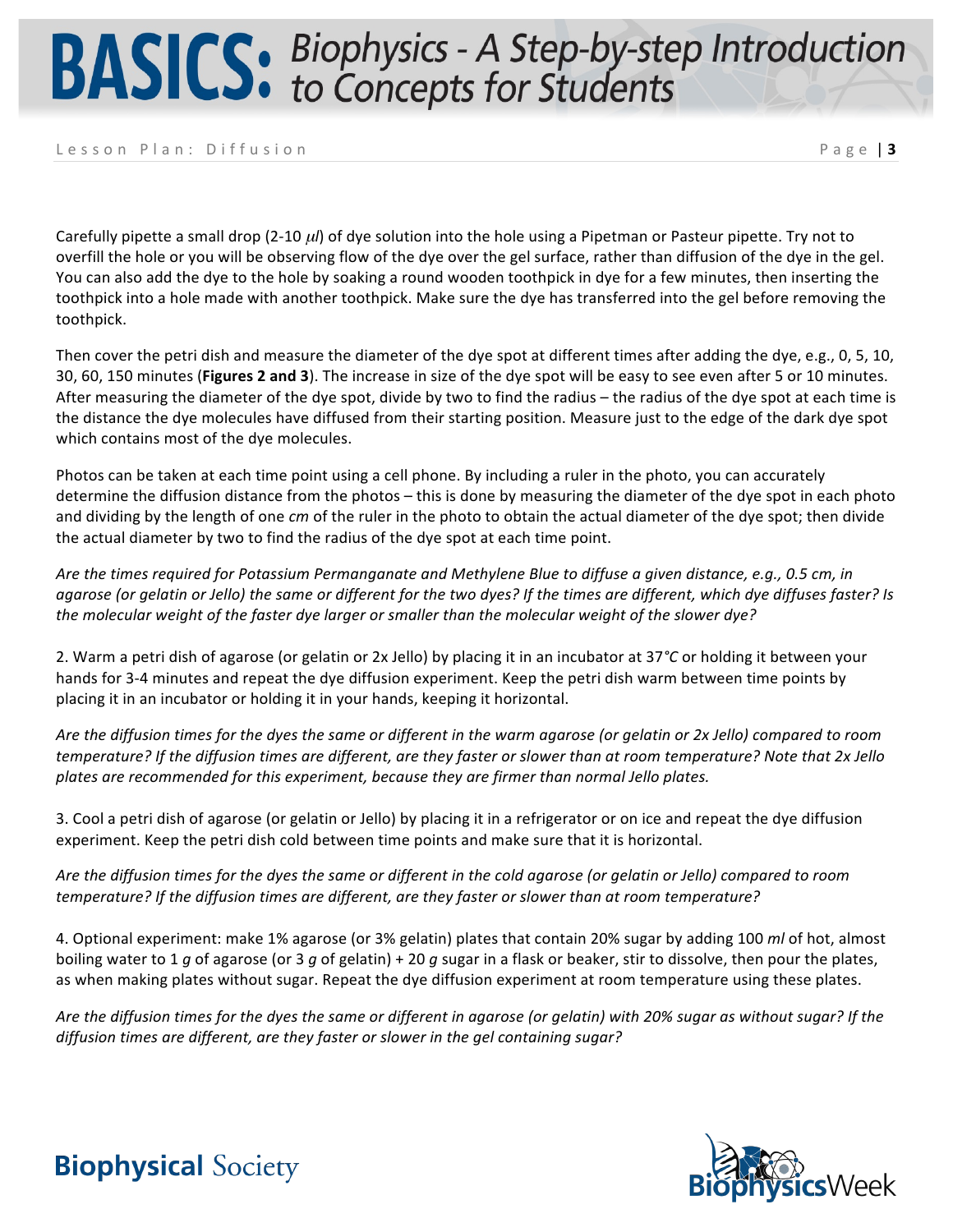#### Lesson Plan: Diffusion **Page | 4**

#### **Notes**

1. Diffusional movement of single molecules or particles consists of random back and forth steps. In order to obtain information about diffusional movement of a given molecule, we need to measure and average the movements of many molecules over time. In these experiments, each dye spot consists of many millions of dye molecules. By measuring the increase in dye spot size with time in these experiments, we can obtain information about the average diffusional movement of millions of molecules over time (see Rob Phillips Group, 2005). The increase in size (or spreading) of the dye spot in the gel is caused by the average diffusional movement of the dye molecules from their starting position in the gel.

Note that molecules or particles also diffuse in water and other liquids, but diffusion alone, without the effects of convection currents and gravity, is very difficult to demonstrate in liquids (see Elster, 2014). This is because convection currents, which are movements of a liquid within another liquid, are created by simply adding a dye solution to the liquid. Besides forming convection currents, the higher density of the dye solution compared to water and other liquids causes it to gradually (or quickly) sink when it is added to these liquids. These movements of the dye in the liquid are not caused by diffusion. Because these movements and their effects are large compared to the diffusional movement of the dye, it is difficult to measure movement due only to diffusion by adding a dye solution to a liquid. In this lesson plan, we use agarose, gelatin or Jello plates because the gel prevents convection currents; we also measure 2D diffusion of the dye into the gel to avoid the effects of movements due to gravity.

2. Diffusion is faster for small molecules, e.g., Potassium Permanganate, than larger ones, such as Methylene Blue **(Figure 4)**. The table gives the molecular weight (*MW*) and molecular formulae for the two dyes:

|                        | МW            | Formula              |  |
|------------------------|---------------|----------------------|--|
| Potassium Permanganate | 158 g/mole    | KMnO <sub>4</sub>    |  |
| Methylene Blue         | 320 $q/m$ ole | $C_{16}H_{18}C1N_3S$ |  |

3. Diffusion times are dependent on temperature – they are faster in warm agarose (or gelatin or Jello) than room temperature plates, and slower in cold plates.

4. Gels are networks of cross-linked molecules in water or other liquids – agarose consists of long sugar molecules and gelatin consists of a protein called collagen (see Lesson Plan on Building a Molecular Model of Jello). Adding sugar to the gel increases its viscosity. Diffusion times are slower in a viscous gel containing 20% sugar, than in a gel without sugar. Jello contains 1.6% gelatin and 15% sugar – dyes will diffuse more slowly in Jello plates than in 1.6% gelatin plates without sugar. Diffusion times are also slower in viscous liquids, as well as viscous gels, compared to water. The cytoplasm of cells is very viscous – the viscosity of the cytoplasm is thought to be similar to glycerol or molasses. Large particles in the cytoplasm, such as ribosomes or mitochondria, require very long times to diffuse long distances (see Howard, 2001 Example 4.3).

5. **Advanced topic 1**: diffusion times increase with distance as the distance squared. This means that particles diffuse short distances rapidly, but long distances require much more time. The time required to diffuse a given distance is the distance squared – this means that if it takes 2 hours to diffuse 1 *cm*, to diffuse twice the distance will require 2 hr x (2) *cm*) squared = 8 hr, or 4x the time that it took to diffuse 1 *cm* (see Howard, 2001).

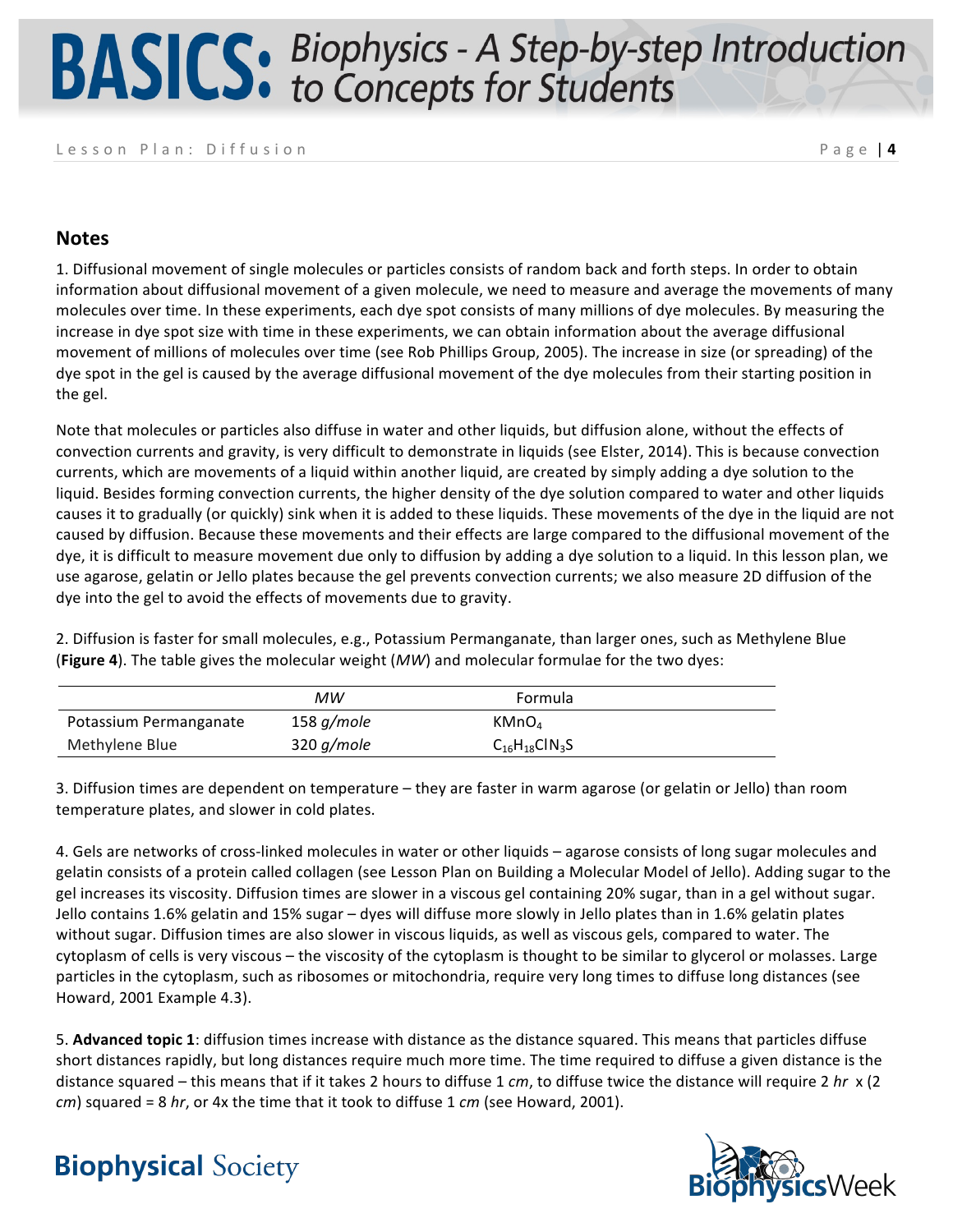Lesson Plan: Diffusion **Page 15** 

Diffusion in two dimensions, e.g., within the cell membrane, is given by  $x^2$ =4Dt, where x is the displacement in *cm*, D is the diffusion coefficient in *cm<sup>2</sup>/s*, and t is time in seconds (Berg, 1983). The relationship between diffusion distance and time can be demonstrated by measuring the distance diffused by the dye molecules in the dye spot, or the radius of the spot at each time point, squaring the radius, and plotting the radius-squared versus the diffusion time (Figure 5). The points can be fit to a line – this demonstrates that the diffusion time is linearly related to the diffusion distance, or radius, squared. The slope of the line is equal to 4D. Dividing by 4 will give the value for D, the diffusion coefficient, for the dye in 1% agarose, 3% gelatin or Jello (as shown).

6. Advanced topic 2: the diffusion coefficient *D* is a property of molecules or particles in solution. It can be determined by the Stokes-Einstein equation, *D=kT/6πR<sub>S</sub>η*, where *k* is the Boltzmann constant, 1.381 x 10<sup>-23</sup> J/K, *T* is absolute temperature in *K*,  $R_5$  is the Stokes' radius (or hydrodynamic radius) of the molecule or particle, and  $\eta$  is the viscosity of the liquid. If the Stokes' radius of a molecule or particle and the liquid viscosity are known, *D* can be calculated from the Stokes-Einstein equation.

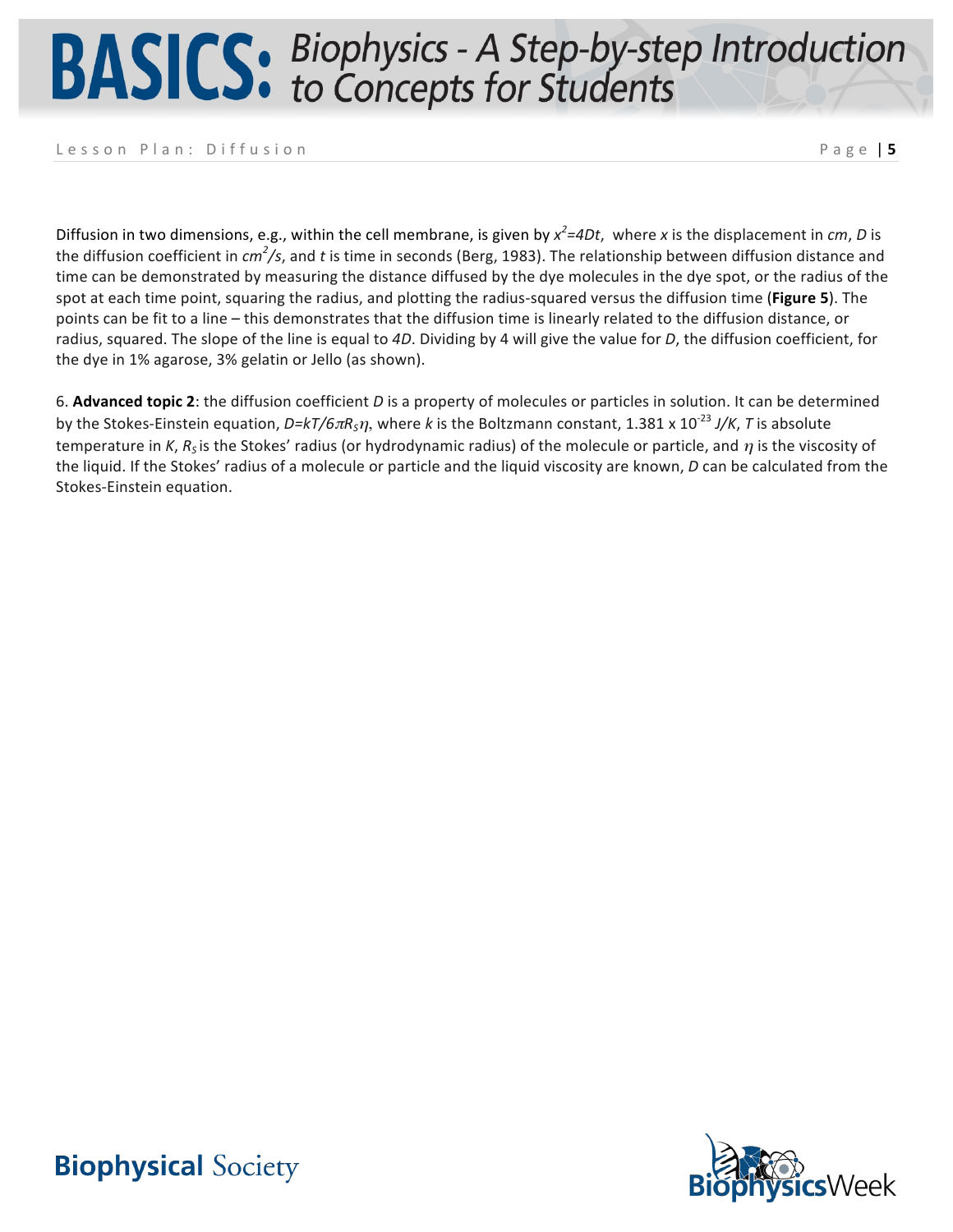Lesson Plan: Diffusion **Page 16** 

### **Figures**

**Figure 1 Making a Hole in the Agarose** 



Left, using a cut-off pipette tip (as shown) or a Pasteur pipette, make a small hole in the agarose for the dye. A round wooden toothpick can be used to do this instead. The hole should be positioned far enough from the edge of the plate so the diffusion of the dye spot can easily be observed.

**Right,** the arrow points to the hole in the agarose.

#### **Figure 2 Diffusion of Methylene Blue in Agarose**



Methylene Blue dye was added to the hole in the 1% agarose gel. The photos were taken approximately 5, 30 and 60 minutes afterwards. The increase in size of the blue dye spot is caused by diffusion of the dye in the agarose.

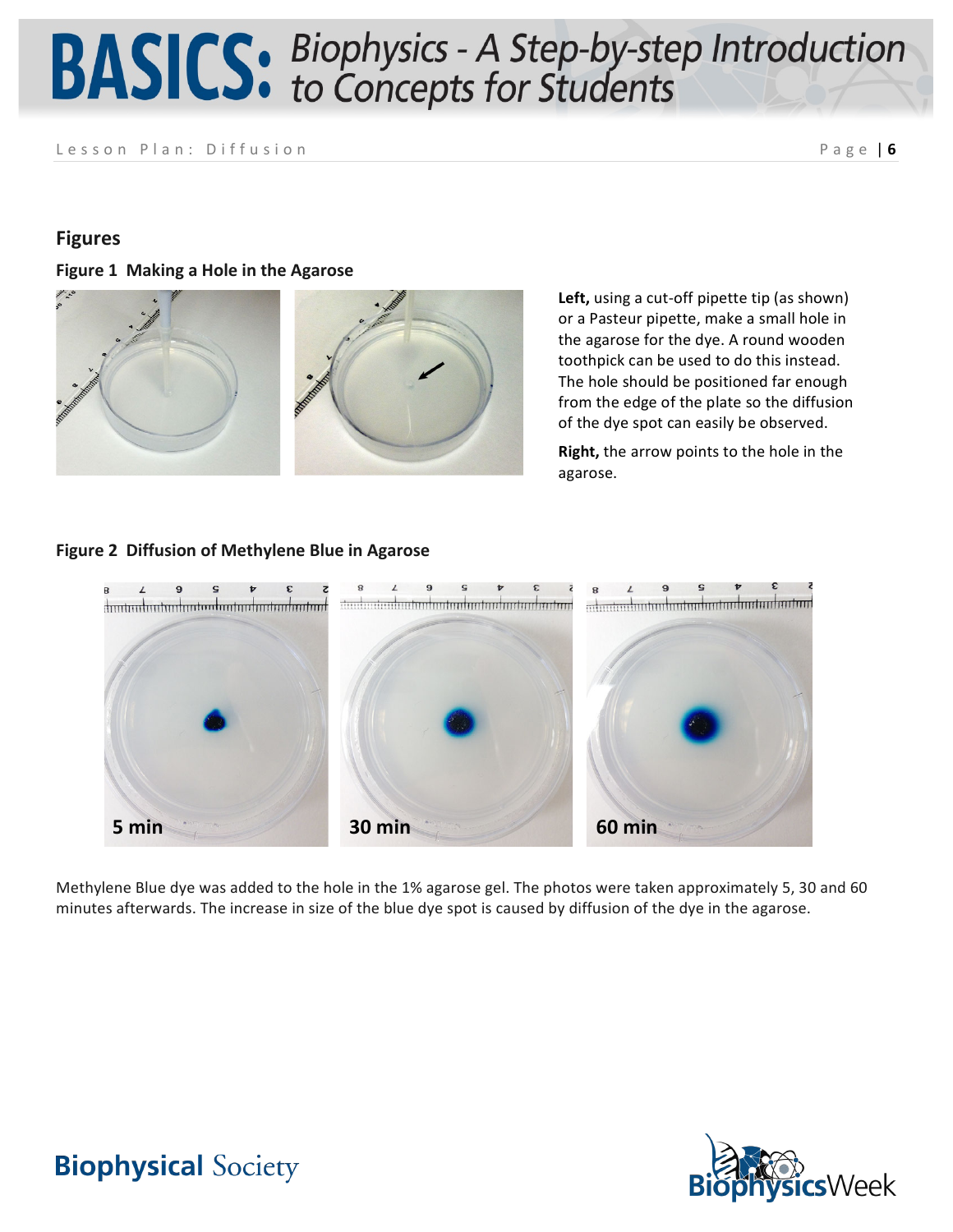Lesson Plan: Diffusion **Page | 7** 



#### **Figure 3 Diffusion of Methylene Blue in Jello**

A small hole was made in a Jello plate using a glass Pasteur pipette (arrow), as shown in **Figure 1**. Methylene Blue dye was added to the hole and the photos were taken 0, 60 and 150 minutes later. As the blue dye diffuses in the Jello, the dye spot increases in size.

#### **Figure 4 Diffusion of Two Dyes in Agarose**



Potassium Permanganate (left, orange) and Methylene Blue (right, blue) after diffusion for 60 minutes in 1% agarose. Potassium Permanganate is approximately half the molecular weight of Methylene Blue and diffuses more rapidly than Methylene Blue, resulting a slightly larger radius for the Potassium Permanganate dye spot than for Methylene Blue.

*Note that Potassium Permanganate forms aggregates in the dye spot and diffusion gradually becomes slower than Methylene Blue; after ~3-4 hours, the Methylene Blue dye spot will be larger than*  the Potassium Permanganate dye spot.

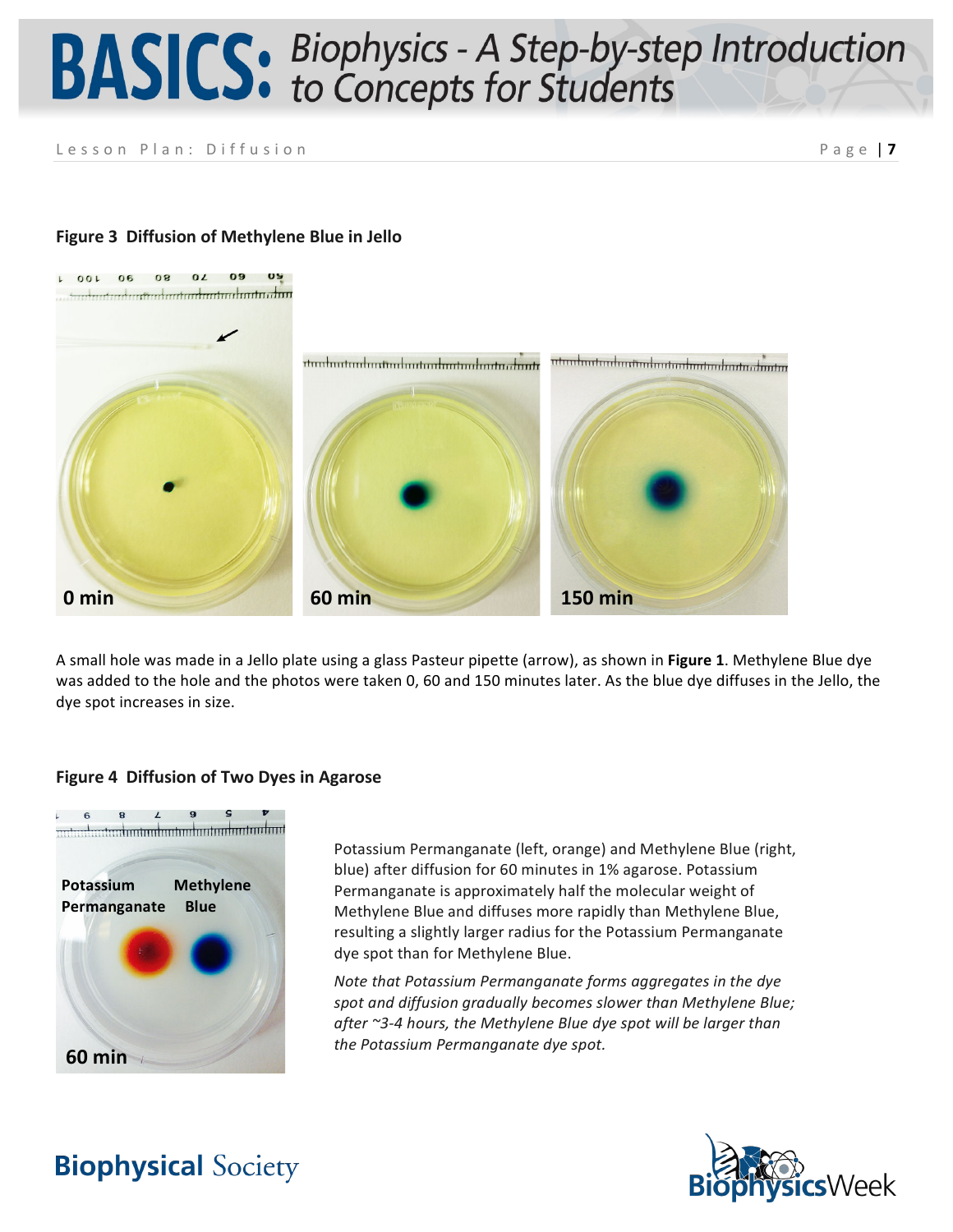Lesson Plan: Diffusion **Page | 8** 



#### **Figure 5 Plot of Diffusion Distance vs Time for Methylene Blue in Jello**

Methylene Blue diffusion in Jello (see images in **Figure 3)**. The diffusion distance, which is equal to the radius of the dye spot, was measured at different times, squared, and plotted against time after converting time from minutes to seconds. The points form a line, showing that the diffusion distance (or radius) squared increases linearly with time. Given  $x^2$ =4Dt for 2D diffusion, the slope of the line fit to the points is 4D. After dividing the slope by 4, the value of *D* for Methylene Blue diffusion in Jello was found to be ~4.55 x 10<sup>-6</sup> cm<sup>2</sup>/s or ~455  $\mu$ m<sup>2</sup>/s in this experiment. Note that inaccuracies in measuring the dye spot size, as well as differences in gel plates and room temperature may cause your value for *D* to differ from ours.